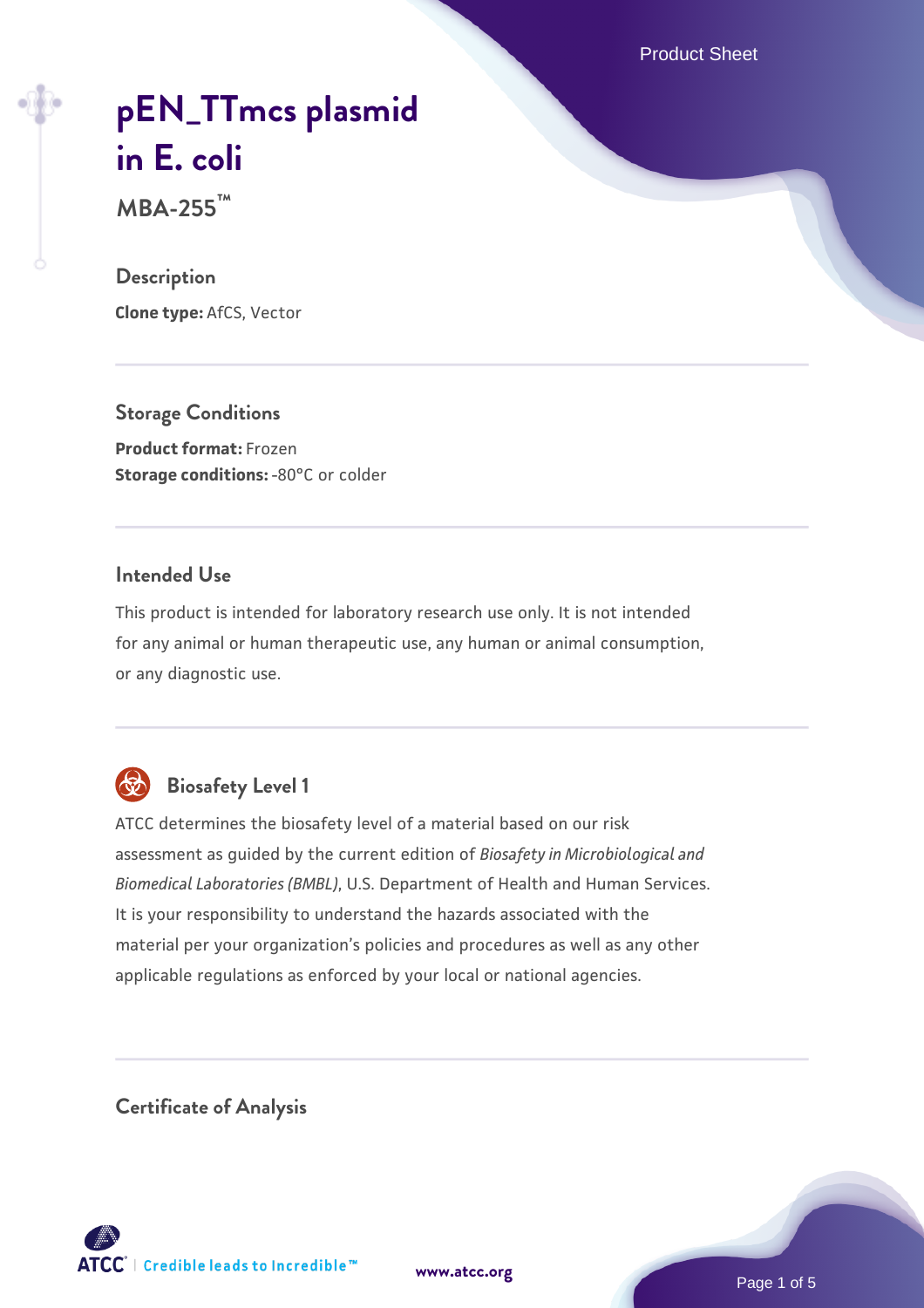# **[pEN\\_TTmcs plasmid in E. coli](https://www.atcc.org/products/mba-255)** Product Sheet **MBA-255**

For batch-specific test results, refer to the applicable certificate of analysis that can be found at www.atcc.org.

#### **Vector Information**

**Vector name:** pEN\_TTmcs plasmid in E. coli (plasmid) **Markers:** genR

# **Growth Conditions**

**Medium:**  [ATCC Medium 1885: LB medium \(ATCC medium 1065\) with 15 mcg/ml](https://www.atcc.org/-/media/product-assets/documents/microbial-media-formulations/atcc-medium-1885.pdf?rev=3e0a9d3b324645d9b22b6d45d67bc39e) [gentamycin](https://www.atcc.org/-/media/product-assets/documents/microbial-media-formulations/atcc-medium-1885.pdf?rev=3e0a9d3b324645d9b22b6d45d67bc39e) **Temperature:** 37°C

# **Material Citation**

If use of this material results in a scientific publication, please cite the material in the following manner: pEN\_TTmcs plasmid in E. coli (ATCC MBA-255)

#### **References**

References and other information relating to this material are available at www.atcc.org.

#### **Warranty**

The product is provided 'AS IS' and the viability of ATCC® products is warranted for 30 days from the date of shipment, provided that the

![](_page_1_Picture_12.jpeg)

![](_page_1_Picture_13.jpeg)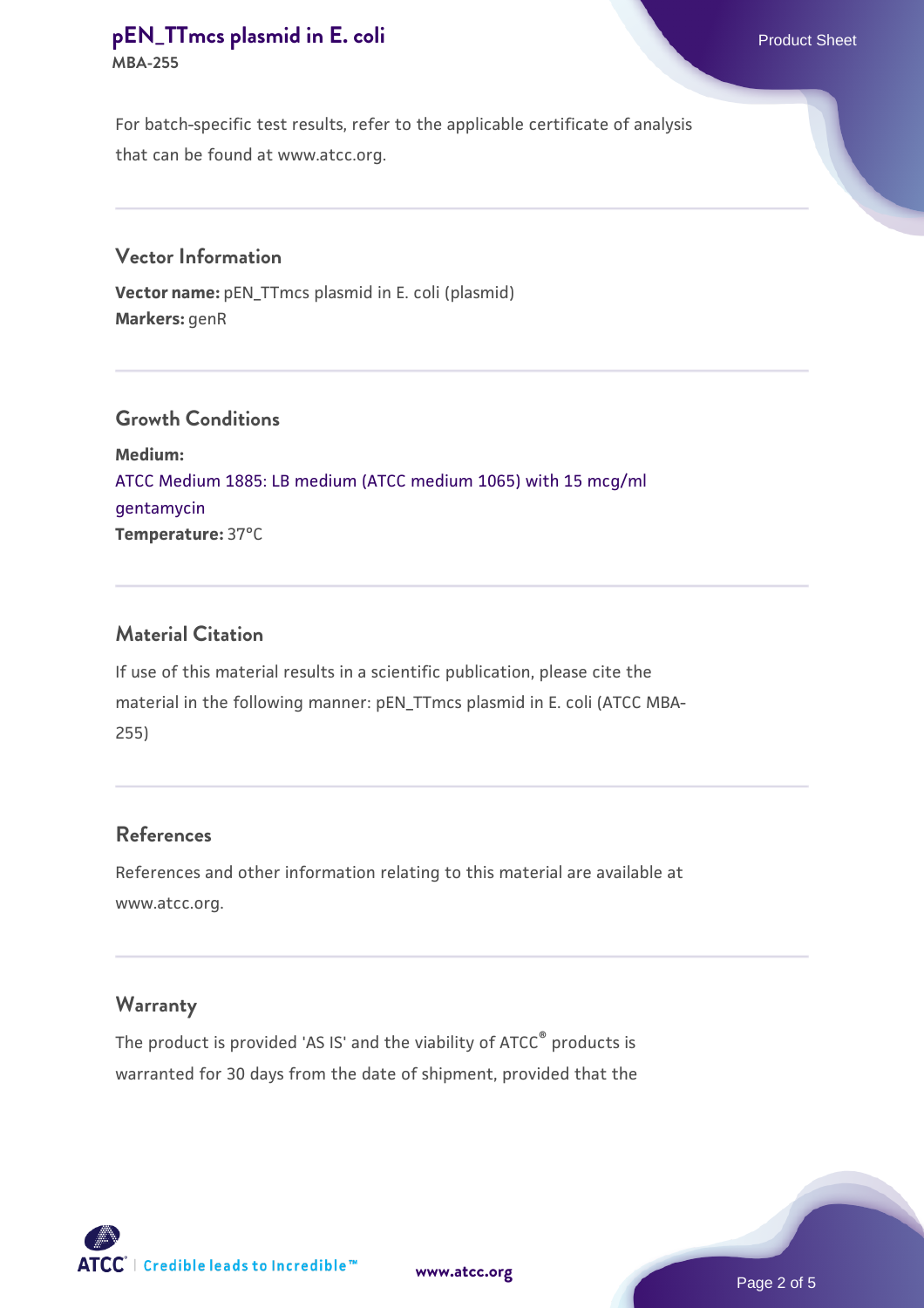#### **[pEN\\_TTmcs plasmid in E. coli](https://www.atcc.org/products/mba-255) Product Sheet MBA-255**

customer has stored and handled the product according to the information included on the product information sheet, website, and Certificate of Analysis. For living cultures, ATCC lists the media formulation and reagents that have been found to be effective for the product. While other unspecified media and reagents may also produce satisfactory results, a change in the ATCC and/or depositor-recommended protocols may affect the recovery, growth, and/or function of the product. If an alternative medium formulation or reagent is used, the ATCC warranty for viability is no longer valid. Except as expressly set forth herein, no other warranties of any kind are provided, express or implied, including, but not limited to, any implied warranties of merchantability, fitness for a particular purpose, manufacture according to cGMP standards, typicality, safety, accuracy, and/or noninfringement.

#### **Disclaimers**

This product is intended for laboratory research use only. It is not intended for any animal or human therapeutic use, any human or animal consumption, or any diagnostic use. Any proposed commercial use is prohibited without a license from ATCC.

While ATCC uses reasonable efforts to include accurate and up-to-date information on this product sheet, ATCC makes no warranties or representations as to its accuracy. Citations from scientific literature and patents are provided for informational purposes only. ATCC does not warrant that such information has been confirmed to be accurate or complete and the customer bears the sole responsibility of confirming the accuracy and completeness of any such information.

This product is sent on the condition that the customer is responsible for and assumes all risk and responsibility in connection with the receipt, handling, storage, disposal, and use of the ATCC product including without limitation taking all appropriate safety and handling precautions to minimize health or environmental risk. As a condition of receiving the material, the customer

**[www.atcc.org](http://www.atcc.org)**

![](_page_2_Picture_6.jpeg)

![](_page_2_Picture_7.jpeg)

Page 3 of 5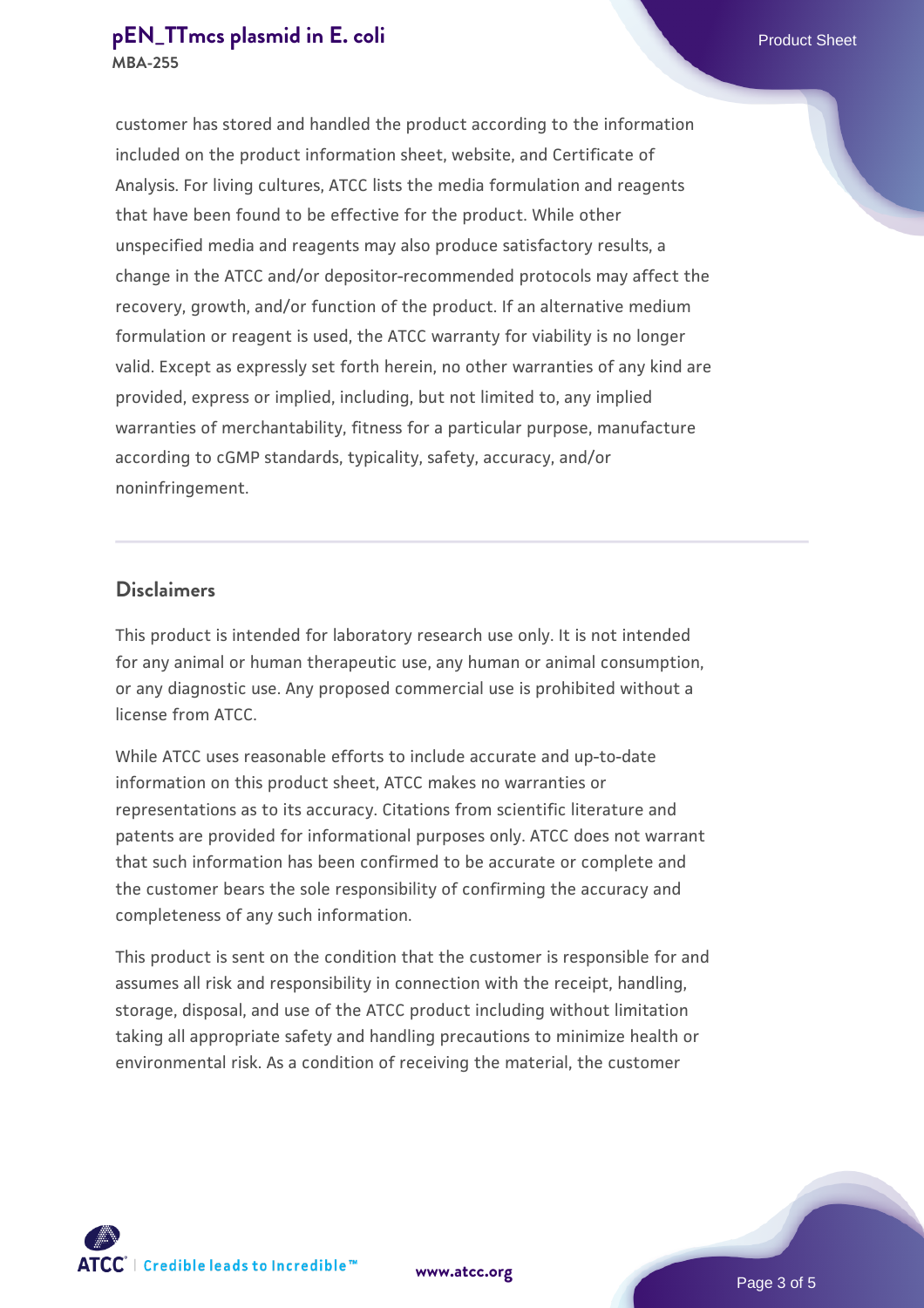agrees that any activity undertaken with the ATCC product and any progeny or modifications will be conducted in compliance with all applicable laws, regulations, and guidelines. This product is provided 'AS IS' with no representations or warranties whatsoever except as expressly set forth herein and in no event shall ATCC, its parents, subsidiaries, directors, officers, agents, employees, assigns, successors, and affiliates be liable for indirect, special, incidental, or consequential damages of any kind in connection with or arising out of the customer's use of the product. While reasonable effort is made to ensure authenticity and reliability of materials on deposit, ATCC is not liable for damages arising from the misidentification or misrepresentation of such materials.

Please see the material transfer agreement (MTA) for further details regarding the use of this product. The MTA is available at www.atcc.org.

# **Copyright and Trademark Information**

© ATCC 2021. All rights reserved. ATCC is a registered trademark of the American Type Culture Collection.

#### **Revision**

This information on this document was last updated on 2021-05-20

# **Contact Information**

ATCC 10801 University Boulevard Manassas, VA 20110-2209 USA US telephone: 800-638-6597 Worldwide telephone: +1-703-365-2700

![](_page_3_Picture_10.jpeg)